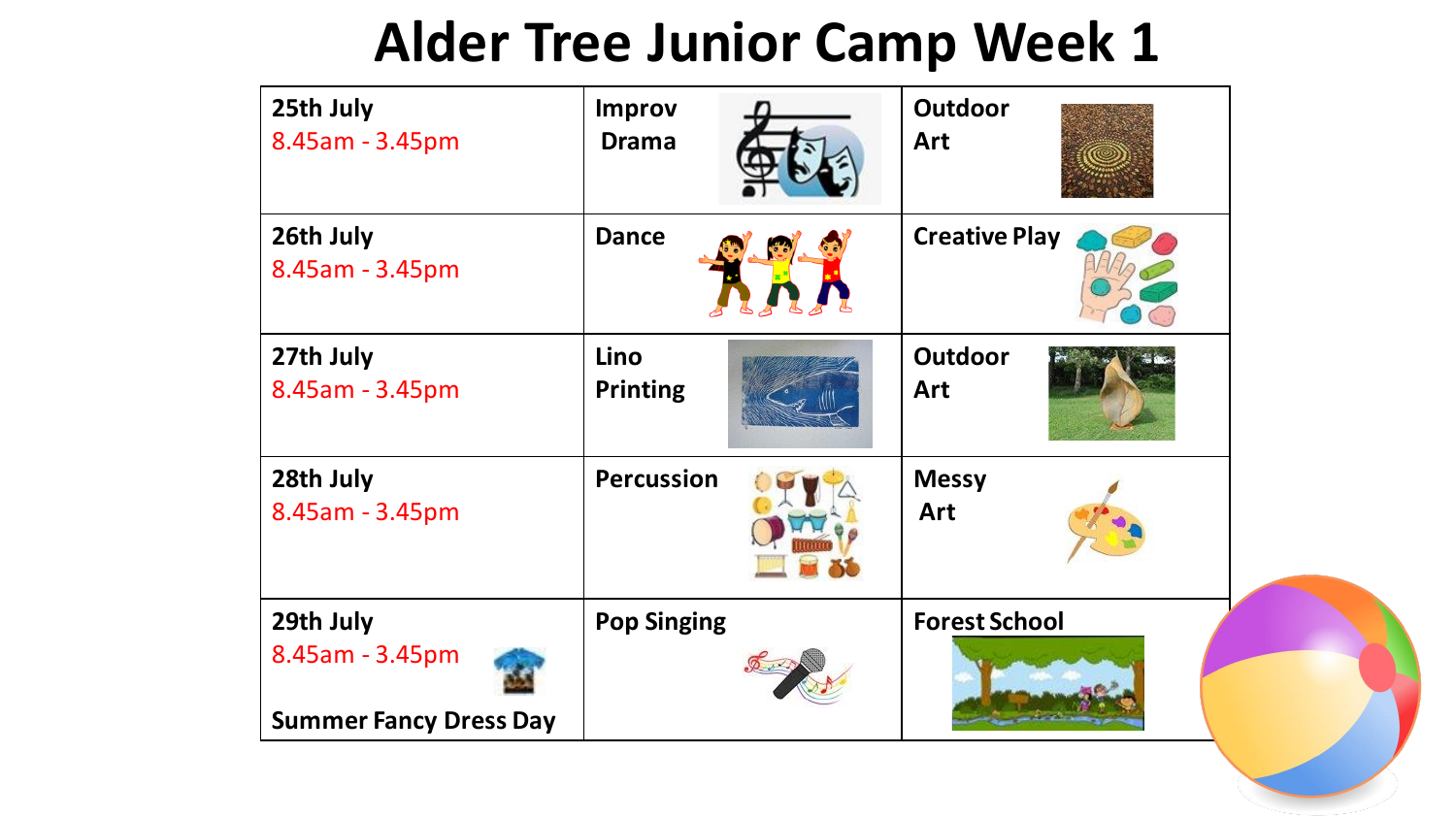| <b>1st August</b><br>8.45am - 3.45pm                                  | <b>Film Making</b>    | <b>Improv</b><br><b>Drama</b>  |  |
|-----------------------------------------------------------------------|-----------------------|--------------------------------|--|
| 2nd August<br>8.45am - 3.45pm                                         | <b>Dance</b>          | <b>Messy</b><br>Art            |  |
| <b>3rd August</b><br>8.45am - 3.45pm                                  | <b>Tv Presenting</b>  | <b>Pop Singing</b>             |  |
| <b>4th August</b><br>8.45am - 3.45pm                                  | <b>Dance</b>          | <b>Sculpture</b><br><b>Art</b> |  |
| <b>5th August</b><br>8.45am - 3.45pm<br><b>Summer Fancy Dress Day</b> | <b>Outdoor</b><br>Art | <b>Disco</b>                   |  |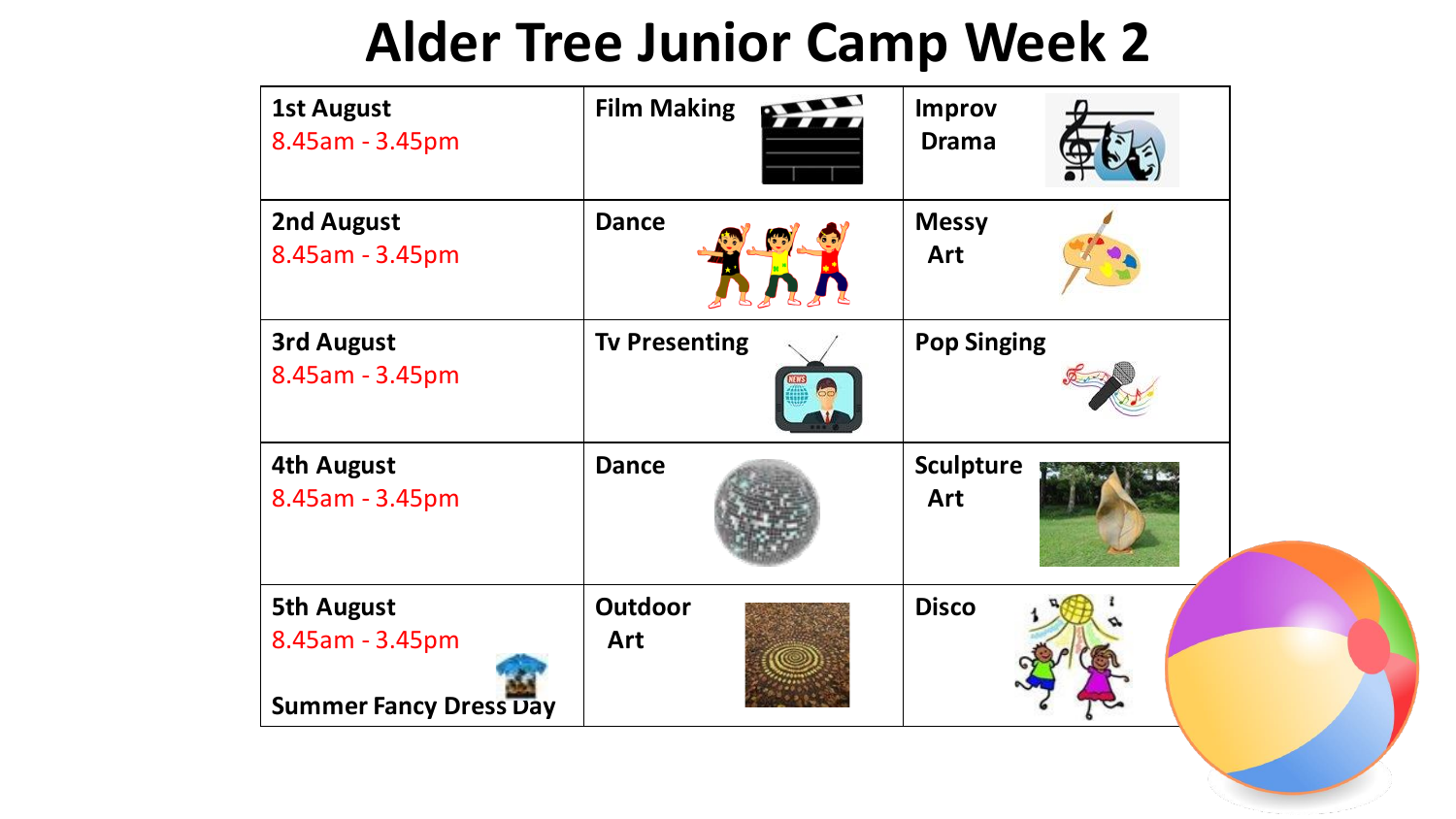| <b>8th August</b><br>8.45am - 3.45pm                            | <b>Lino Printing</b>          | <b>Improv</b><br><b>Drama</b> |  |
|-----------------------------------------------------------------|-------------------------------|-------------------------------|--|
| <b>9th August</b><br>8.45am - 3.45pm                            | <b>Tv Presenting</b>          | <b>Messy</b><br>Art           |  |
| 10th August<br>8.45am - 3.45pm                                  | <b>Improv</b><br><b>Drama</b> | Punch<br>&<br>Judy            |  |
| 11th August<br>8.45am - 3.45pm                                  | Cookery                       | <b>Visual</b><br>Art          |  |
| 12th August<br>8.45am - 3.45pm<br><b>Summer Fancy Dress Day</b> | <b>Tap Dancing</b>            | Rap                           |  |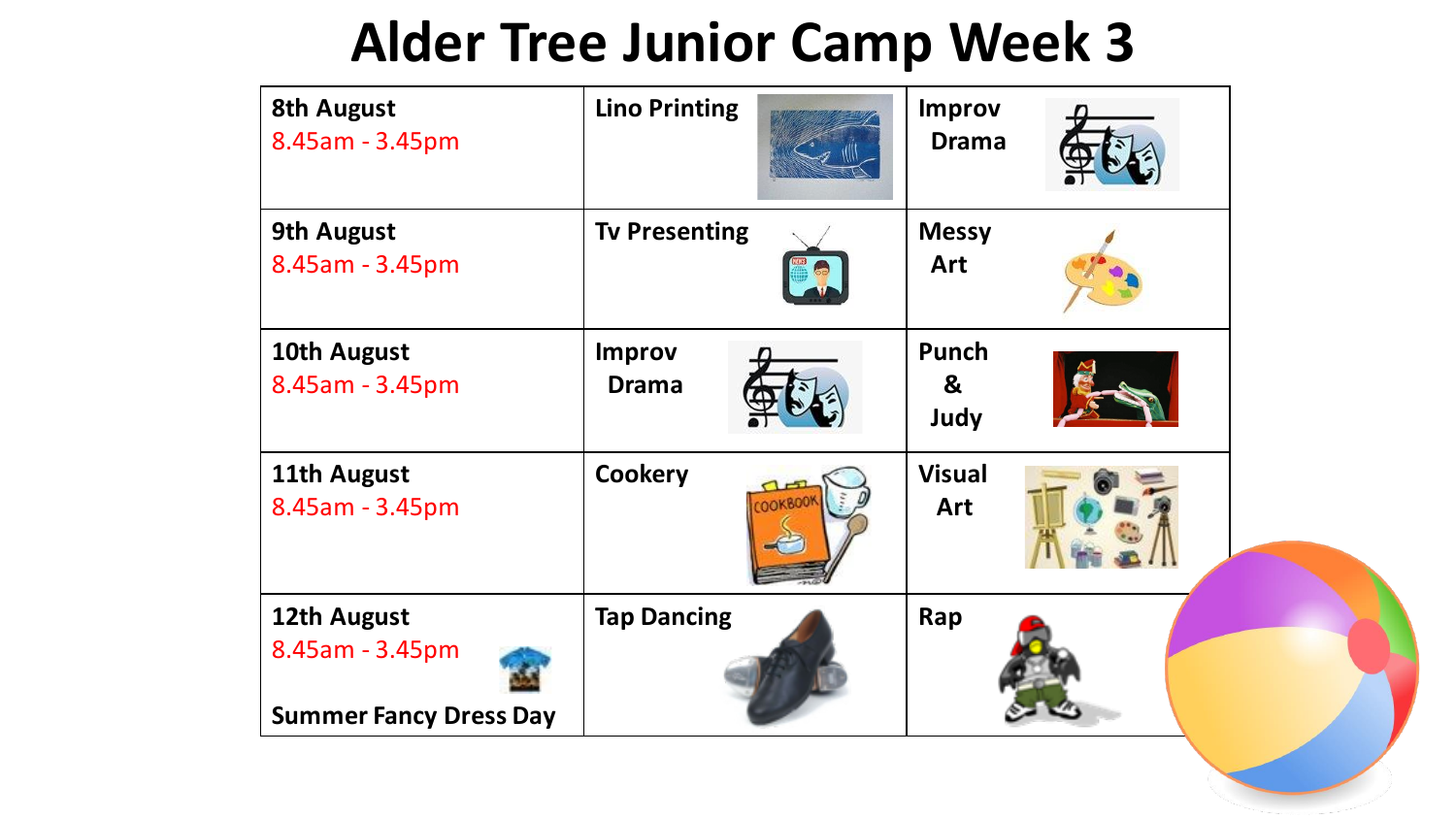| <b>15th August</b><br>8.45am - 3.45pm            | <b>Messy</b><br>Art  | <b>Improv</b><br><b>Drama</b> |
|--------------------------------------------------|----------------------|-------------------------------|
| 16th August<br>8.45am - 3.45pm                   | <b>Cookery</b>       | <b>Visual</b><br>Art          |
| 17th August<br>8.45am - 3.45pm                   | <b>DJ Workshop</b>   | <b>Tv Presenting</b>          |
| 18th August<br>8.45am - 3.45pm                   | <b>Lino Printing</b> | <b>Film Making</b>            |
| 19th August                                      | <b>Forest School</b> | <b>Visual</b>                 |
| 8.45am - 3.45pm<br><b>Summer Fancy Dress Day</b> |                      | Art                           |
|                                                  |                      |                               |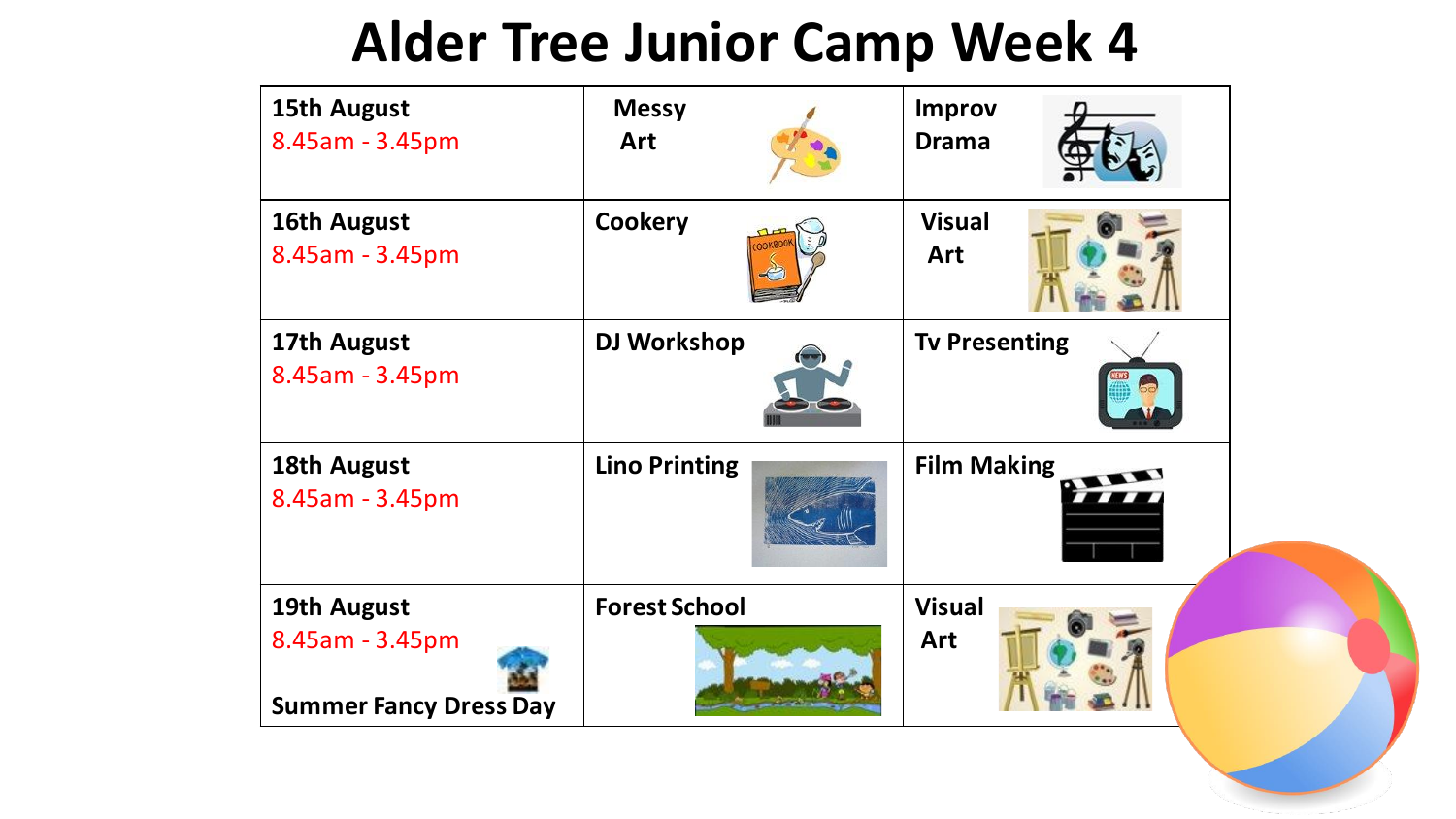| <b>22nd August</b><br>8.45am - 3.45pm                         | <b>Film Making</b>            | <b>Bush Craft</b>              |  |
|---------------------------------------------------------------|-------------------------------|--------------------------------|--|
| <b>23rd August</b><br>8.45am - 3.45pm                         | <b>Circus Skills</b>          | <b>Tv Presenting</b>           |  |
| 24th August<br>8.45am - 3.45pm                                | <b>DJ Workshop</b>            | <b>Forest</b><br><b>School</b> |  |
| 25th August<br>8.45am - 3.45pm                                | <b>Improv</b><br><b>Drama</b> | <b>Bush Craft</b>              |  |
| 26th August<br>8.45am - 3.45pm<br><b>Carnival Fancy Dress</b> | <b>Cookery</b>                | <b>Film Making</b>             |  |